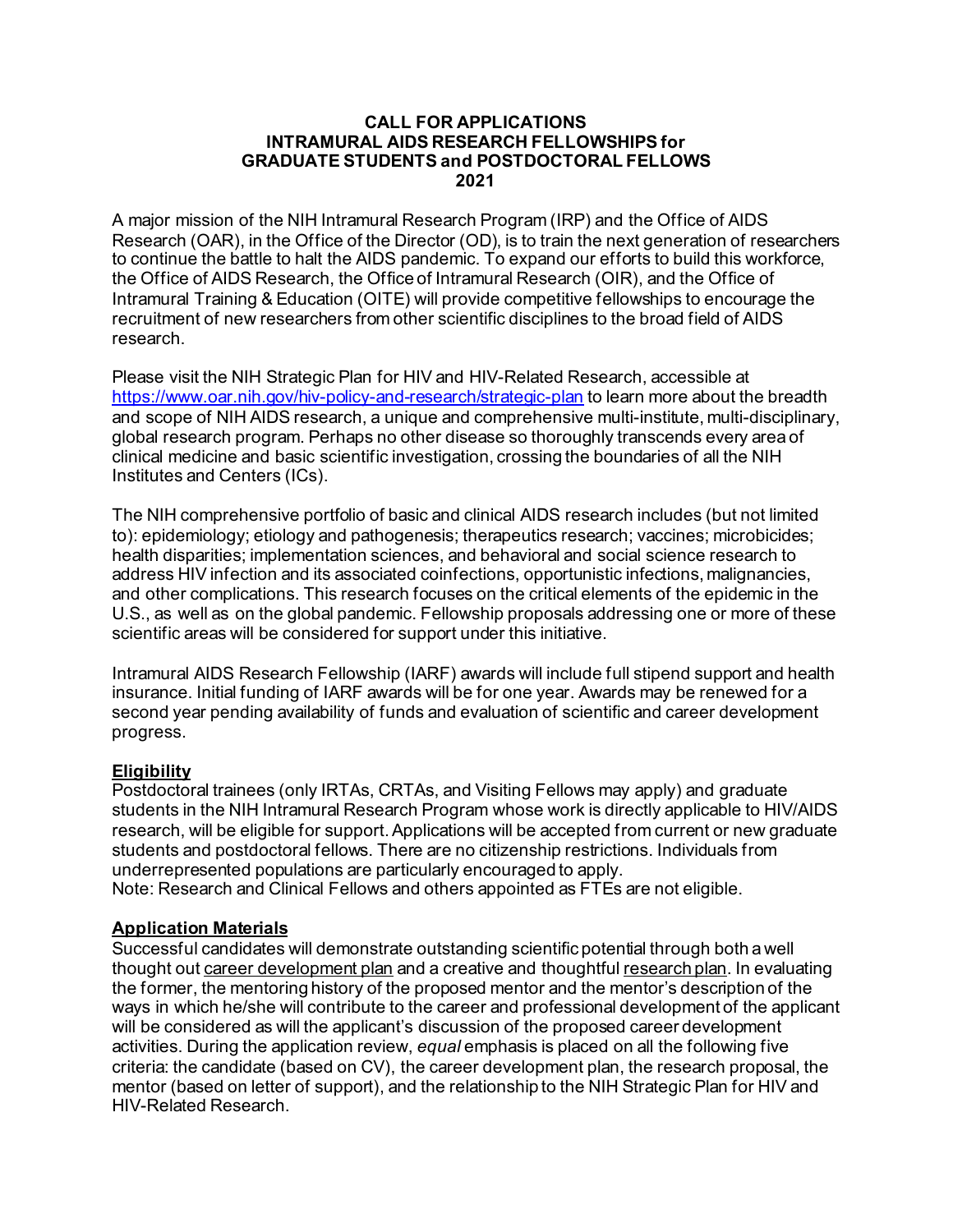The research and career development plans must be prepared by the graduate student or postdoctoral fellow, but it is expected that the mentor will provide guidance and input. Applicants should submit a single electronic package with all required documents to Dr. Natasha Lugo Escobar at [IARF@mail.nih.gov.](mailto:IARF@mail.nih.gov) **Please refer to the** *Application Materials Guidance* **document at the end of the call for specific details**.

#### **Evaluation Criteria**

When reviewing applications, reviewers place equal emphasis on all materials submitted. Applications who are successful are those where applicants have a well-thought, innovative, and feasible research plan that shows outstanding scientific potential. The applicant most show through the materials submitted their commitment to science and have thought carefully about the steps needed to advance their career. Equal emphasis is place on mentor's history of mentorship and how he/she will contribute to the career and professional development of the applicant.

## **Application Deadline**

The application deadline to submit application materials for the 2021 Intramural AIDS Research Fellowships is **Monday April 5th, 2021at 5:00 pm (EDT)**. Awards will be announced early May.

#### **Renewal Applications**

Renewal applications from 2020 fellows will be considered. A complete application, as outlined above, is required for renewal applications. We understand the challenges faced during COVID-19 that impacted fellows' s research progression/productivity and will take that into consideration. The research plan can summarize any accomplishments or progress (even if small) made during 2020 and describe the research that will be conducted during the second year of IARF support.

**Please address inquiries to Dr. Natasha Lugo Escobar at [IARF@mail.nih.gov.](mailto:IARF@mail.nih.gov)**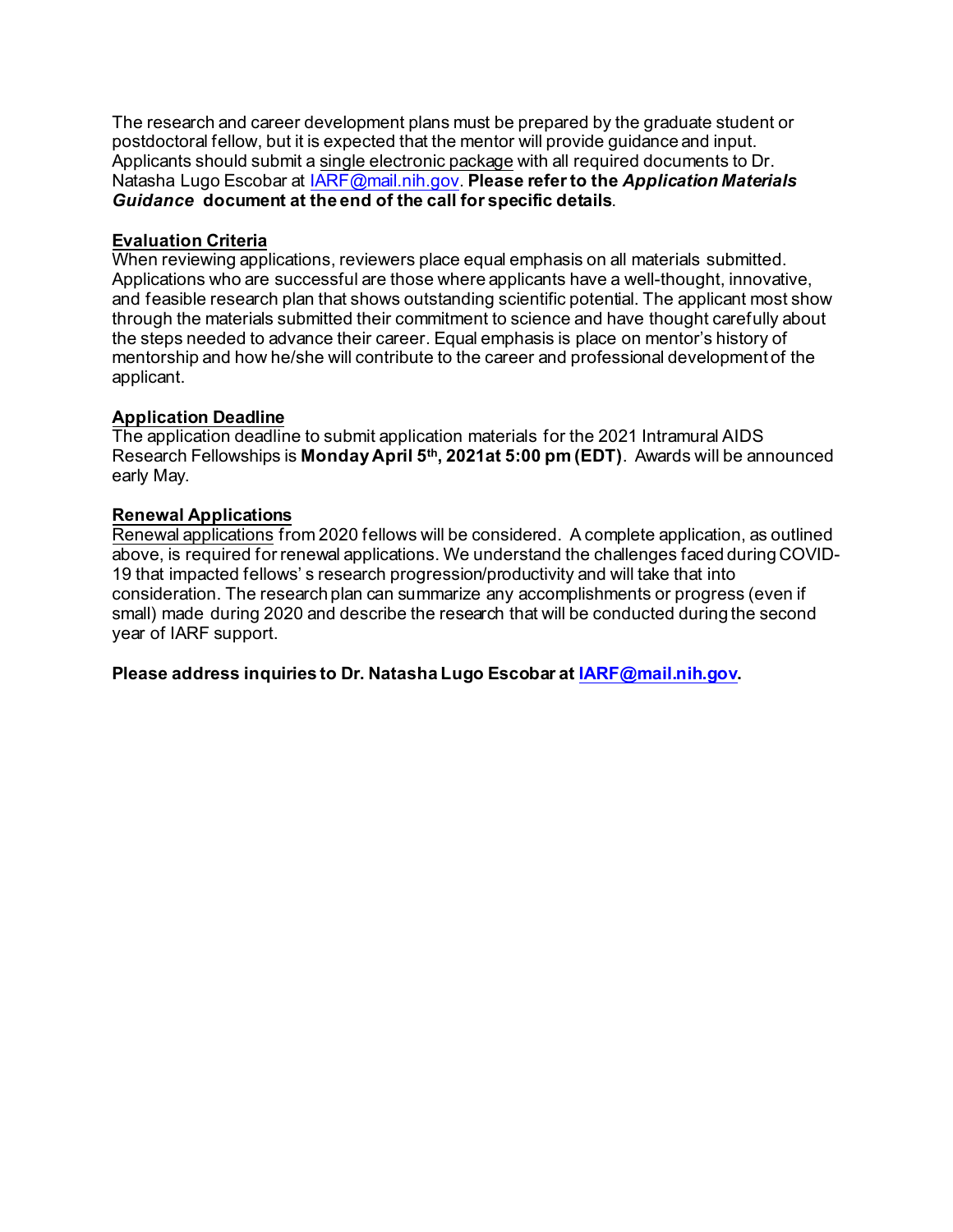# **APPLICATION MATERIALS GUIDANCE**

# **Application Materials:**

*Equal* emphasis is placed on all the materials submitted: the candidate (based on CV), the career development plan, the research proposal, the mentor (based on letter of support), and the relationship to the NIH Strategic Plan for HIV and HIV-Related Research. Please read the information below for additional guidance on addressing each component. Applicants should submit a single electronic package containing the following documents to Dr. Natasha Lugo Escobar at [IARF@mail.nih.gov.](mailto:IARF@mail.nih.gov)

## **Please use "IARF 2021\_Last Name, First Name, IC" as the SUBJECT line. All materials should be submitted by 5:00 pm (EDT) on Monday April 5th, 2021.**

## **The application package should include:**

- 1. Cover Page:
	- In the cover page, provides the following information:
	- Project title
	- Applicant's full name and title
	- Mentor's name and title
	- Sponsoring IC
	- Proposed start date
	- The signatures of the proposed mentor and the IC Scientific Director (or designee), indicating their approval of the submission and that the proposal was indeed written by the applicant.
- 2. The Applicant's *Curriculum Vitae (CV)*:
	- Limited to three-page
	- Demonstrates productivity (e.g. posters, publications, travel awards, oral presentations, patents, etc.)
	- Shows a proactive approach in developing skills towards advancing their career goals
	- Demonstrates a commitment to promoting science through mentoring and outreach
	- Follows appropriate format. Below some resources for guidance on crafting a CV:
		- o https://www.training.nih.gov/assets/Guide to Resumes and Curricula Vitae [.pdf](https://www.training.nih.gov/assets/Guide_to_Resumes_and_Curricula_Vitae.pdf)
		- o <https://www.youtube.com/watch?v=zvEqu8HBpS8>
	- Do not submit an NIH biosketch format\*
- 3. Research Plan:
	- Limited to four pages, single-spaced, including references.
	- Demonstrates relevance and significant impact to advance HIV and HIV-related research
	- Can be accomplished during the one-year fellowship period (feasibility)
	- Includes clear and realistic aims
	- Proposes an innovative or novel scientific approach
- 4. Relationship to the [NIH Strategic Plan for HIV and HIV-Related Research:](https://www.oar.nih.gov/hiv-policy-and-research/strategic-plan)
	- Might be included as part of the research plan or as a separate document